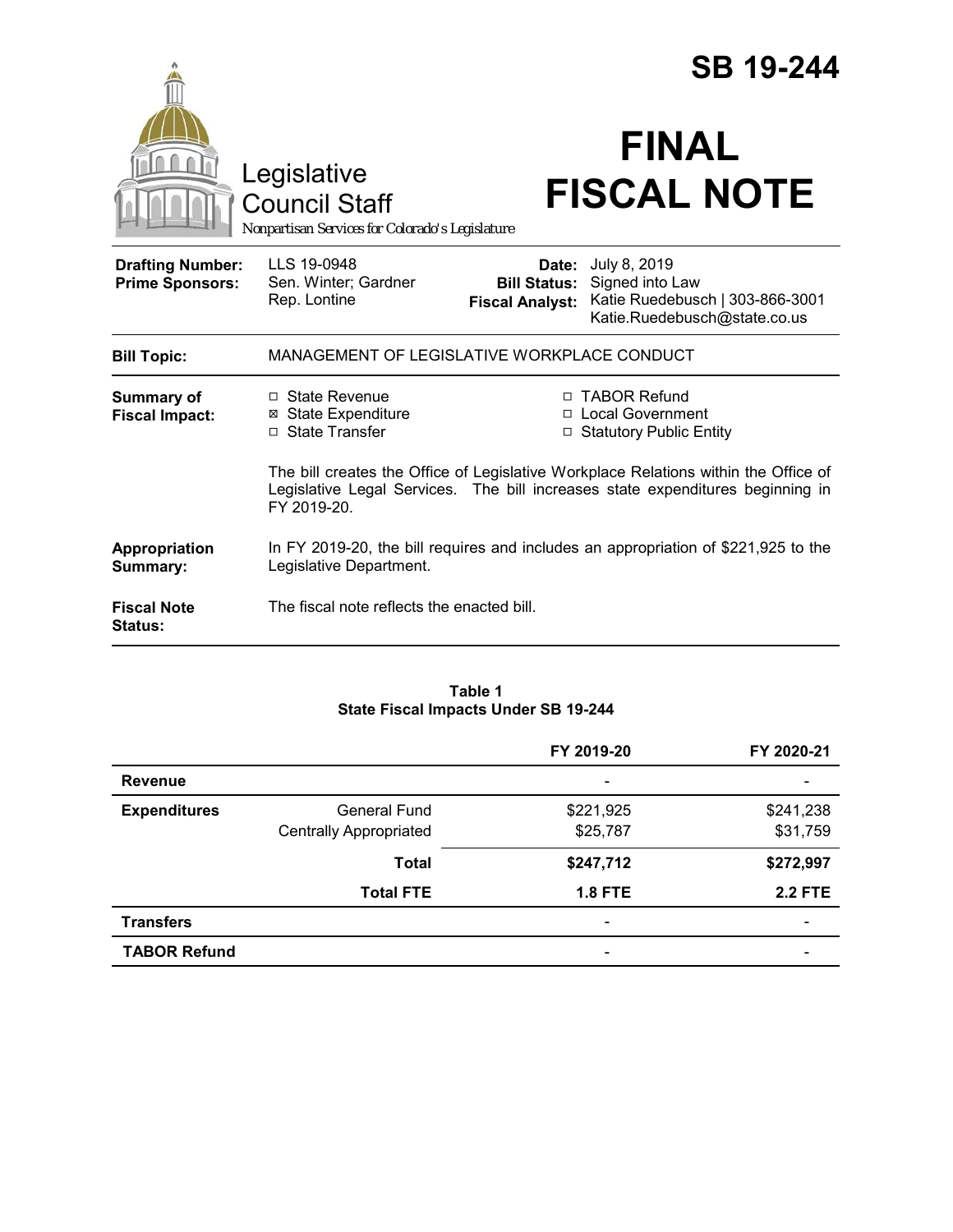July 8, 2019

# **Summary of Legislation**

The bill creates the Office of Legislative Workplace Relations (OLWR) within the Office of Legislative Legal Services (OLLS). OLWR will provide services related to employee relations, training, workplace culture, and workplace harassment. OWLR's office space may be in the State Capitol or a nearby building and must be situated in order to provide convenient access and confidentiality.

The bill also clarifies what records are subject open records requests and exempts certain records from the definition of public records. Also, the bill allows any workplace harassment committee of the Senate or the House of Representatives to release the executive summary of any investigation regarding any facts found more likely than not to be a violation and the name of violator. The bill specifies factors to be considered when releasing an executive summary, and the release of such a summary may not reveal the name of the complainant or witness. Lastly, the OLWR must publish an annual statistical report including the total number of complaints received under the policy and their resolution.

# **Background**

During the 2018 Regular Session, the General Assembly hired Investigations Law Group (ILG) to study workplace harassment at the General Assembly and to make recommendations on how to improve the workplace culture. After receiving the recommendations, the General Assembly hired a Human Resources Administrator. During the 2018 legislative interim, the Legislative Workplace Interim Study Committee was directed to study the ILG report and make recommendations to the Executive Committee of the Legislative Council. The committee recommended that OLWR be placed in OLLS and staffed with 2.0 FTE.

### **Assumptions**

This fiscal note assumes that workplace harassment committees of the Senate or the House of Representatives discussed in the bill will be created by rule or separate resolution, and any costs associated with those committees will be addressed through the annual budget process. For informational purposes, costs are approximately \$5,000 for legislator per diem and reimbursement for meetings during the interim, assuming one committee for each chamber.

### **State Expenditures**

The bill increases General Fund expenditures by \$247,712 and 1.8 FTE in FY 2019-20 and \$272,997 and 2.2 FTE in FY 2020-21. The impacts are summarized in Table 2 and described below.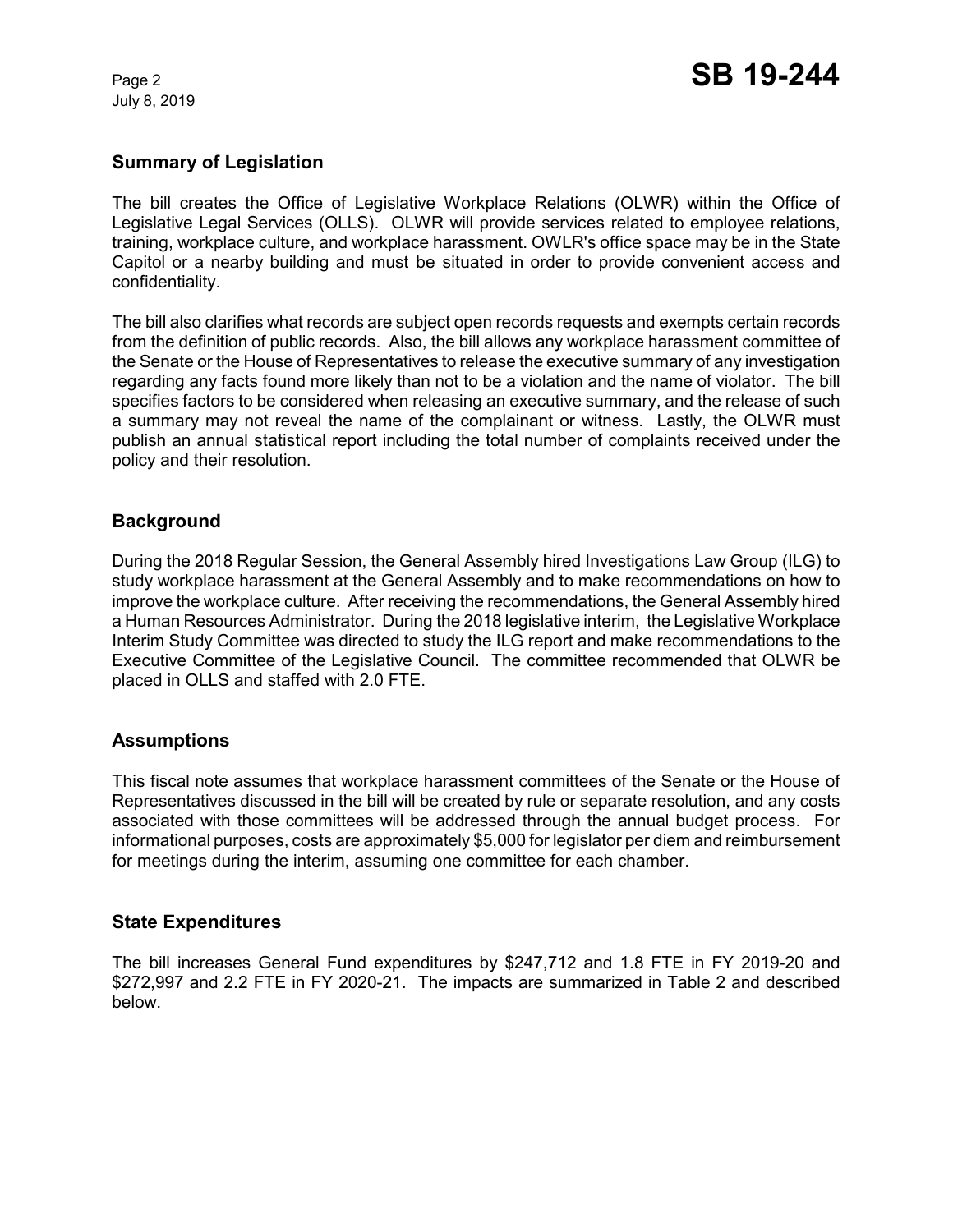| Table 2                             |  |  |  |  |  |
|-------------------------------------|--|--|--|--|--|
| <b>Expenditures Under SB 19-234</b> |  |  |  |  |  |

|                                                    | FY 2019-20 | FY 2020-21     |
|----------------------------------------------------|------------|----------------|
| <b>Office of Legislative Legal Services</b>        |            |                |
| <b>Personal Services</b>                           | \$115,572  | \$143,911      |
| <b>Operating Expenses and Capital Outlay Costs</b> | \$12,066   | \$2,090        |
| Third-Party Investigations                         | \$30,000   | \$30,000       |
| <b>Training Materials</b>                          | \$5,000    | \$5,000        |
| Leased Space                                       | \$60,237   | \$60,237       |
| Centrally Appropriated Costs*                      | \$25,787   | \$25,787       |
| FTE - Personal Services                            | 1.8 FTE    | 2.2 FTE        |
| <b>Total Cost</b>                                  | \$247,712  | \$272,997      |
| <b>Total FTE</b>                                   | 1.8 FTE    | <b>2.2 FTE</b> |

 *\* Centrally appropriated costs are not included in the bill's appropriation.*

**Office of Legislative Legal Services.** OLLS requires \$273,710 and an additional 1.8 FTE in FY 2019-20. These expenditures are discussed in detail below.

- *Office of Legislative Workplace Relations.* OLWR will hire a full-time Training and Organizational Development Specialist, an Administrative Assistant, and increase the salary of the current Human Resources Administrator to a director level salary. OLWR will also require 0.2 FTE for a Staff Attorney to staff and advise any standing committees. Costs for the new staff are prorated for the General Fund paydate shift in FY 2019-20.
- *Third-party investigations.* Starting in FY 2019-20, expenditures will increase by \$30,000 for the new office to contract for an average of four third-party investigations per year. In FY 2017-18, there were six investigations that costs of total of \$50,158, with investigations ranging in cost from \$2,310 to \$20,825 per investigation. Approximately \$26,000 has been spent on investigations to date in FY 2019-20.
- *Training and policy creation.* Starting in FY 2019-20, the OLWR will have costs of \$5,000 per year to create and purchase harassment training materials, such as videos, and surveys. Workload will also increase for the OLWR to create additional policies, goals, and campaigns based on the recommendations of the Executive Committee.
- *Leased space.* This fiscal note assumes the OLWR will need to lease space for the new office. Leased space costs are estimated to be \$60,237 per year in order to lease 2,619 square feet at a cost of \$23 per square foot.

**Legislative service agencies.** Starting in FY 2019-20, it is estimated that workload for legislative service agencies that are currently handling harassment complaints will decrease. It is assumed that this decrease in workload will not require a reduction in appropriations for any individual agency.